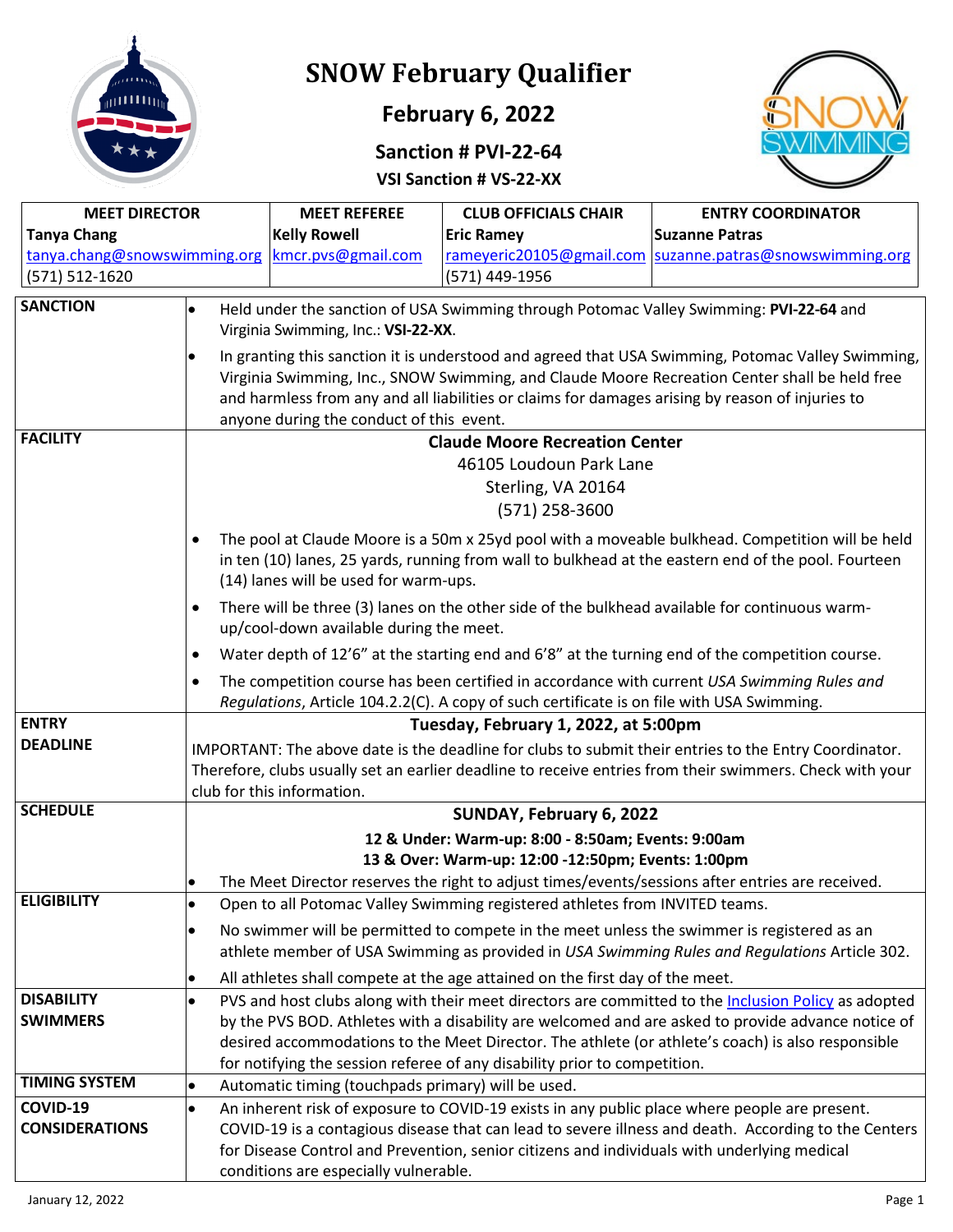|                  | USA Swimming, Inc., cannot prevent you (or your child(ren)) from becoming exposed to,<br>contracting, or spreading COVID-19 while participating in USA Swimming sanctioned events. It is not<br>possible to prevent against the presence of the disease. Therefore, if you choose to participate in a<br>USA Swimming sanctioned event, you may be exposing yourself to and/or increasing your risk of<br>contracting or spreading COVID-19.                                                                                                                                                                                                                                                                                                                                                             |
|------------------|----------------------------------------------------------------------------------------------------------------------------------------------------------------------------------------------------------------------------------------------------------------------------------------------------------------------------------------------------------------------------------------------------------------------------------------------------------------------------------------------------------------------------------------------------------------------------------------------------------------------------------------------------------------------------------------------------------------------------------------------------------------------------------------------------------|
|                  | BY ATTENDING OR PARTICIPATING IN THIS COMPETITION, YOU VOLUNTARILY ASSUME ALL RISKS<br>$\bullet$<br>ASSOCIATED WITH EXPOSURE TO COVID-19 AND FOREVER RELEASE AND HOLD HARMLESS USA<br>SWIMMING, POTOMAC VALLEY SWIMMING, VIRGINIA SWIMMING, INC., SNOW SWIMMING, AND<br>CLAUDE MOORE RECREATION CENTER, AND EACH OF THEIR OFFICERS, DIRECTORS, AGENTS,<br>EMPLOYEES OR OTHER REPRESENTATIVES FROM ANY LIABILITY OR CLAIMS INCLUDING FOR<br>PERSONAL INJURIES, DEATH, DISEASE OR PROPERTY LOSSES, OR ANY OTHER LOSS, INCLUDING BUT<br>NOT LIMITED TO CLAIMS OF NEGLIGENCE AND GIVE UP ANY CLAIMS YOU MAY HAVE TO SEEK<br>DAMAGES, WHETHER KNOWN OR UNKNOWN, FORESEEN OR UNFORESEEN, IN CONNECTION WITH<br>EXPOSURE, INFECTION, AND/OR SPREAD OF COVID-19 RELATED TO PARTICIPATION IN THIS<br>COMPETITION. |
|                  | We have taken enhanced health and safety measures for all attending this meet; however, we<br>cannot guarantee that you will not become infected with COVID-19. All attending this meet must<br>follow all posted instructions while in attendance. An inherent risk of exposure to COVID-19 exists in<br>any public place where people are present. By attending this meet, you acknowledge the contagious<br>nature of COVID-19 and voluntarily assume all risks related to exposure to COVID-19.                                                                                                                                                                                                                                                                                                      |
|                  | By choosing to attend this meet you agree to comply with all health and safety mandates and<br>guidelines of USA Swimming, Potomac Valley Swimming, Virginia Swimming, Inc., the<br>Commonwealth of Virginia, and Loudoun County, the December 27, 2021, Center for Disease<br><b>Control Guidelines adopted by Loudoun County Parks, Recreation and Community Services effective</b><br>January 6, 2022.                                                                                                                                                                                                                                                                                                                                                                                                |
| COVID-19         | Athletes should arrive and depart in their suits. Locker room use is minimized to emergency use<br>$\bullet$                                                                                                                                                                                                                                                                                                                                                                                                                                                                                                                                                                                                                                                                                             |
| <b>PROTOCOLS</b> | only.<br>Athletes must shower prior to arrival at the pool.<br>$\bullet$                                                                                                                                                                                                                                                                                                                                                                                                                                                                                                                                                                                                                                                                                                                                 |
|                  | All attendees (athletes, coaches, officials, volunteers, spectators) must wear a mask to enter the                                                                                                                                                                                                                                                                                                                                                                                                                                                                                                                                                                                                                                                                                                       |
|                  | facility and throughout the facility, with the exception of athletes when competing or warming<br>up/cooling down. Masks must be affixed to the face without hands and must cover the nose and<br>mouth.                                                                                                                                                                                                                                                                                                                                                                                                                                                                                                                                                                                                 |
|                  | All attendees should bring a filled, reusable (non-glass) water bottle to the meet.<br>$\bullet$                                                                                                                                                                                                                                                                                                                                                                                                                                                                                                                                                                                                                                                                                                         |
|                  | Athletes should bring a minimum of two masks and a container or waterproof type bag to place<br>their mask in while swimming.                                                                                                                                                                                                                                                                                                                                                                                                                                                                                                                                                                                                                                                                            |
|                  | Coaches, officials, and volunteers will use the family bathrooms for restroom purposes. Athletes will<br>use the locker rooms for restroom purposes.                                                                                                                                                                                                                                                                                                                                                                                                                                                                                                                                                                                                                                                     |
|                  | Spectators will not be permitted into the facility. Competition will be live streamed on the SNOW<br><b>Swimming Facebook Page.</b>                                                                                                                                                                                                                                                                                                                                                                                                                                                                                                                                                                                                                                                                      |
|                  | Only swimmers, coaches, meet volunteers, and officials will be permitted on the pool deck.<br>$\bullet$                                                                                                                                                                                                                                                                                                                                                                                                                                                                                                                                                                                                                                                                                                  |
|                  | Each session will be limited to 350 swimmers.<br>$\bullet$                                                                                                                                                                                                                                                                                                                                                                                                                                                                                                                                                                                                                                                                                                                                               |
|                  | Swimmers will be assigned to a seating area.<br>$\bullet$                                                                                                                                                                                                                                                                                                                                                                                                                                                                                                                                                                                                                                                                                                                                                |
|                  | Entry and exit for all participants, volunteers, and coaches will be through the side entrance of the<br>building.                                                                                                                                                                                                                                                                                                                                                                                                                                                                                                                                                                                                                                                                                       |
|                  | Before entering the facility, participants are required to be able to answer the following questions<br>$\bullet$<br>and will only be permitted entrance if answering with 'no':                                                                                                                                                                                                                                                                                                                                                                                                                                                                                                                                                                                                                         |
|                  | Do you feel any of the symptoms that fall under the symptoms of COVID-19 (fever over 100.4,<br>$\circ$<br>cough, shortness of breath, etc.)?                                                                                                                                                                                                                                                                                                                                                                                                                                                                                                                                                                                                                                                             |
|                  | Has anyone in your family been sick or diagnosed with COVID-19 in the past 14 days?<br>$\circ$<br>Has someone you've been in contact with been diagnosed with COVID-19 or been in contact<br>$\circ$<br>with someone who has the past 14 days?                                                                                                                                                                                                                                                                                                                                                                                                                                                                                                                                                           |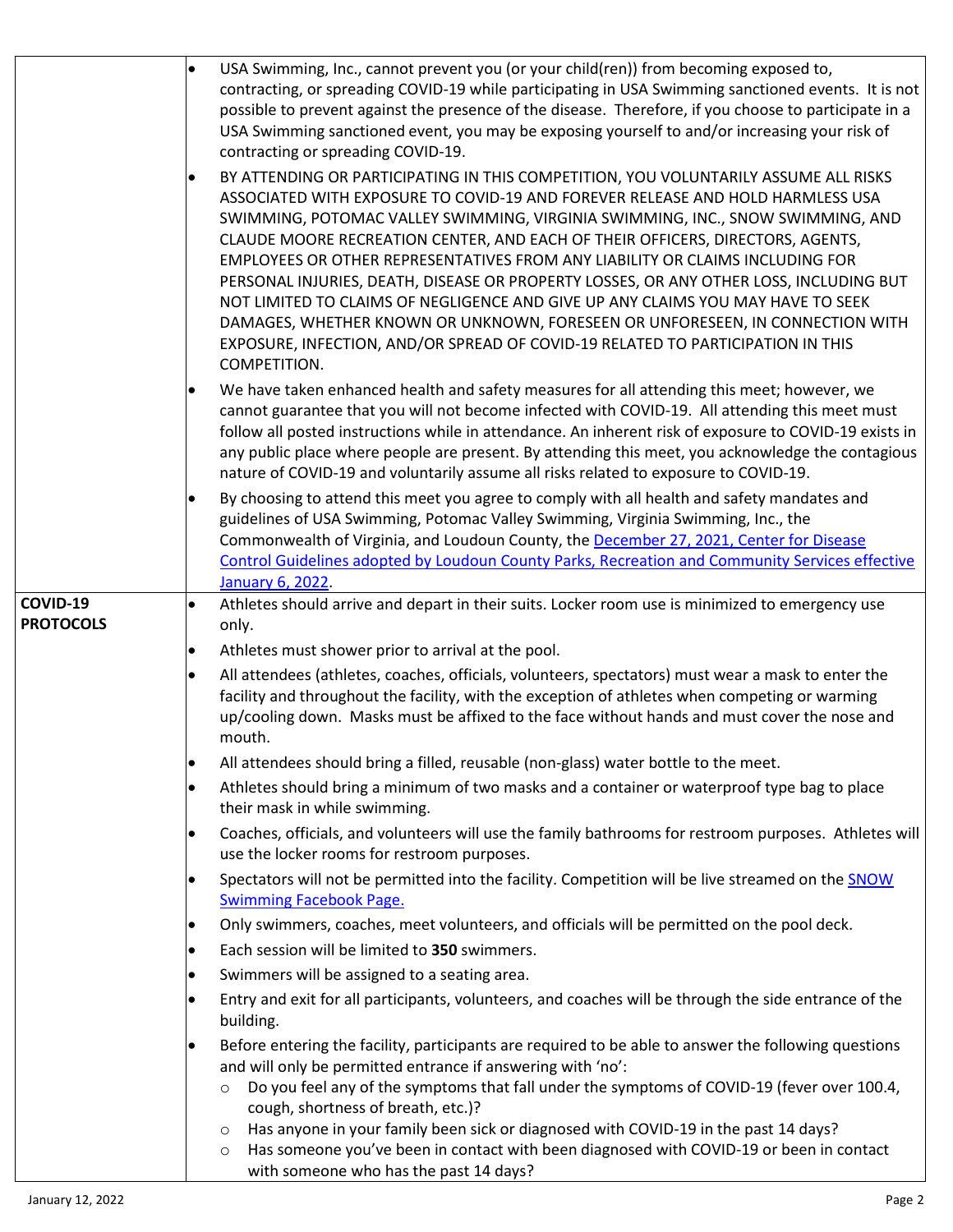|              | Swimmers will not be permitted into the building prior to their arrival time. Swimmers will proceed<br>$\bullet$<br>to their assigned seating area, prepare to enter the pool, and follow marshals' and coaches'<br>directions to enter the pool while respecting social distancing guidelines.                                                                                                                                                      |
|--------------|------------------------------------------------------------------------------------------------------------------------------------------------------------------------------------------------------------------------------------------------------------------------------------------------------------------------------------------------------------------------------------------------------------------------------------------------------|
|              | One-way traffic flow will be implemented except as otherwise directed by the Meet Director,<br>$\bullet$<br>Officials, Marshals, or other meet staff. Swimmers will enter the pool deck from the start end of the<br>pool. Stairwells will be one-way traffic only.                                                                                                                                                                                  |
|              | All swimmers must remain in their designated area until they are called for their events, and they<br>$\bullet$<br>must return to their area immediately following their event.                                                                                                                                                                                                                                                                      |
|              | During warm-ups, swimmers will wear their masks until they reach their assigned warm up lane and<br>$\bullet$<br>entry end and just before they enter the pool. They will place their mask in their waterproof holder<br>to store their mask while they swim. They will put their mask back on as soon as they exit the pool.                                                                                                                        |
|              | Staging for swimmers during competition will be:<br>Heat 1 is at the blocks and will swim<br>$\circ$<br>Heat 2 is staged behind the blocks, near the wall<br>$\circ$                                                                                                                                                                                                                                                                                 |
|              | Heat 3 is staged in the stairwell at the start end of the course until directed to move to where<br>$\circ$<br>Heat 2 is standing (after Heat 1 has started and Heat 2 steps forward to the starting blocks).                                                                                                                                                                                                                                        |
|              | During competition, swimmers will wear their masks until they reach the starting blocks. They will<br>place their mask in their waterproof holder to store their mask while they swim. They will put their<br>mask back on before leaving the starting area.                                                                                                                                                                                         |
|              | To the extent possible, timers and counters for the 500 Freestyle event should be provided by<br>$\bullet$<br>swimmers or volunteers already in the meet session. Parent timers may enter the facility using the<br>Officials door fifteen (15) minutes prior to the start of the 500 Freestyle.                                                                                                                                                     |
|              | Limited hospitality may be offered for coaches and officials.<br>$\bullet$                                                                                                                                                                                                                                                                                                                                                                           |
|              | Additional sanitation will take place as well as sanitation stations will be available in various<br>$\bullet$<br>locations throughout the facility.                                                                                                                                                                                                                                                                                                 |
|              | Chlorine is used to disinfect the water and adjacent surfaces constantly.<br>$\bullet$                                                                                                                                                                                                                                                                                                                                                               |
|              | Any attendee (swimmer, coach, official, volunteer) not following the meet protocols will be subject<br>$\bullet$<br>to immediate removal from the meet.                                                                                                                                                                                                                                                                                              |
|              | We request that all attendees notify the meet director as soon as possible if they have tested<br>$\bullet$<br>positive for COVID-19, shown symptoms or have been in contact with anyone exposed to COVID-19<br>after attending the meet.                                                                                                                                                                                                            |
| <b>RULES</b> | Current USA Swimming rules shall govern this meet.<br>$\bullet$                                                                                                                                                                                                                                                                                                                                                                                      |
|              | All applicable adults participating in or associated with this meet acknowledge that they are subject<br>$\bullet$<br>to the provisions of the USA Swimming Minor Athlete Abuse Prevention Policy ("MAAPP"), and that<br>they understand that compliance with the MAAPP policy is a condition of participation in the<br>conduct of this competition.                                                                                                |
|              | No on-deck USA-S registration is permitted.<br>$\bullet$                                                                                                                                                                                                                                                                                                                                                                                             |
|              | In compliance with USA Swimming Rules and Regulations, the use of audio or visual recording<br>$\bullet$<br>devices, including a cell phone is not permitted in the changing areas, rest rooms, or locker rooms.<br>Per PVS policy, the use of equipment capable of taking pictures (e.g., cell phones, cameras, etc.) is<br>banned from behind the starting blocks during the entire meet, including warm up, competition and<br>cool down periods. |
|              | Deck changes are prohibited.<br>$\bullet$                                                                                                                                                                                                                                                                                                                                                                                                            |
|              | Any swimmer entered in the meet must be certified by a USA Swimming member coach as being<br>$\bullet$<br>proficient in performing a racing start or must start each race from within the water. When<br>unaccompanied by a member-coach, it is the responsibility of the swimmer or the swimmer's legal<br>guardian to ensure compliance with this requirement.                                                                                     |
|              | Operation of a drone or any other flying devices is prohibited over the venue (pools, athlete/coach<br>$\bullet$<br>areas, spectator areas and open ceiling locker rooms) any time athletes, coaches, officials and/or<br>spectators are present.                                                                                                                                                                                                    |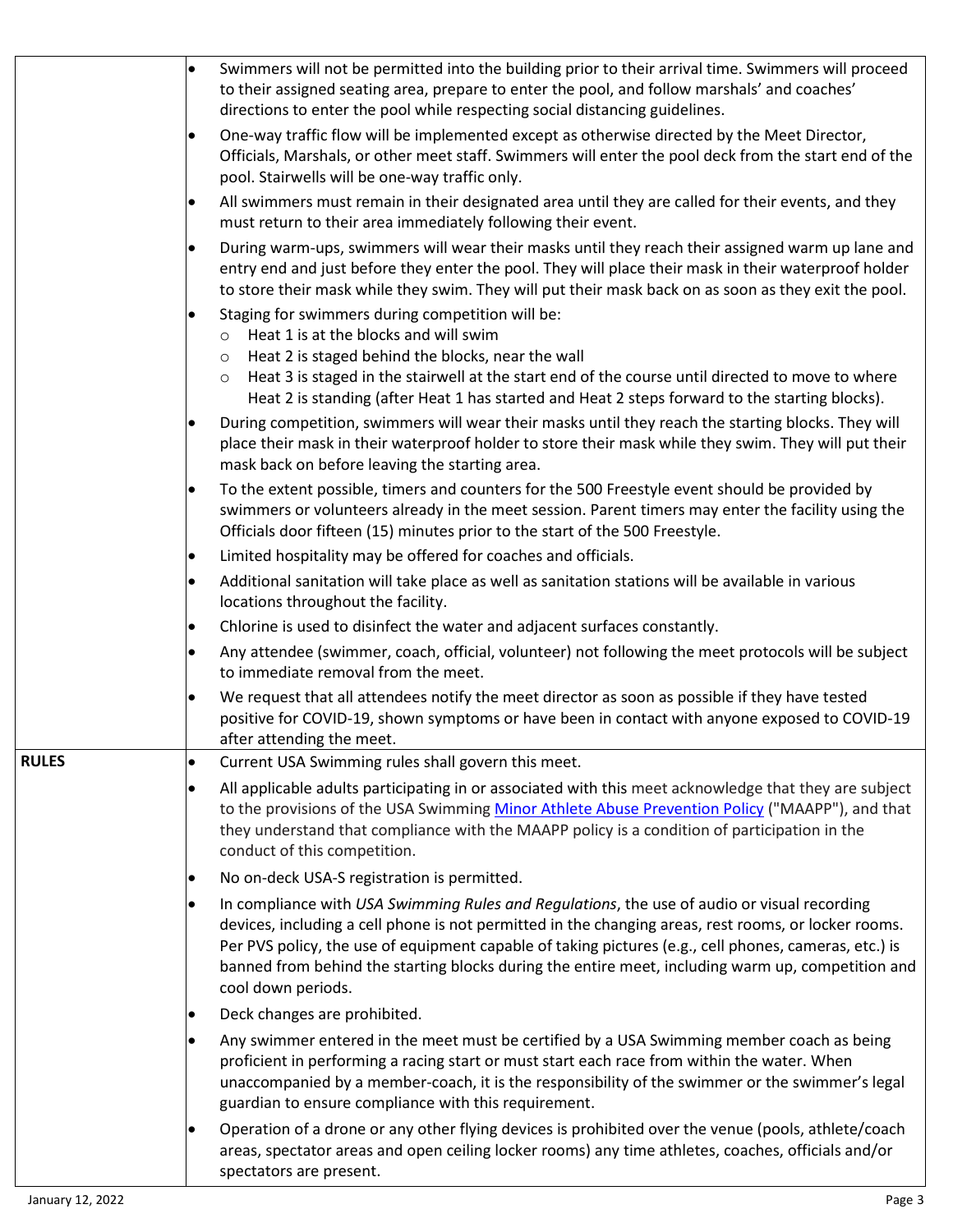|                    | $\bullet$ | Dive-over starts will be used.                                                                                                                                                                                                                                                                                                                                            |  |  |
|--------------------|-----------|---------------------------------------------------------------------------------------------------------------------------------------------------------------------------------------------------------------------------------------------------------------------------------------------------------------------------------------------------------------------------|--|--|
|                    |           | The Meet Director and the PVS Technical Committee reserve the right to limit events, heats,<br>swimmers or adjust the format to conform with the 4-hour provision for sessions that include 12 &<br>Under events per Rule 205.3.1F.                                                                                                                                       |  |  |
| <b>EVENT RULES</b> | $\bullet$ | Swimmers may enter a maximum of three (3) individual events during the meet.                                                                                                                                                                                                                                                                                              |  |  |
|                    |           | NTs will not be accepted for this meet.                                                                                                                                                                                                                                                                                                                                   |  |  |
|                    |           | Only short course times are applicable.                                                                                                                                                                                                                                                                                                                                   |  |  |
|                    |           | All events are timed finals.                                                                                                                                                                                                                                                                                                                                              |  |  |
|                    |           | No deck entries will be accepted.                                                                                                                                                                                                                                                                                                                                         |  |  |
|                    |           | There will be a 5-minute break between events 22 and 23, and between events 45 and 46.                                                                                                                                                                                                                                                                                    |  |  |
|                    |           | The 12 & Under 500 Freestyle will be swum mixed gender and fastest to slowest.                                                                                                                                                                                                                                                                                            |  |  |
|                    |           | The 13 & Over 500 Freestyle will be swum mixed gender and slowest to fastest.                                                                                                                                                                                                                                                                                             |  |  |
|                    |           | Swimmers in the 500 Freestyle are required to provide their own timers and counters, if desired.                                                                                                                                                                                                                                                                          |  |  |
|                    |           | Entries in the 400 IM and 500 Freestyle may be limited due to time constraints. If necessary, this will<br>be done based on verifiable proof of time. Any swimmer removed from an event due to time<br>constraints will be provided the opportunity to enter another event, so long as it does not create a<br>new heat and does not violate any applicable entry limits. |  |  |
| <b>SEEDING</b>     | $\bullet$ | All events will be pre-seeded.                                                                                                                                                                                                                                                                                                                                            |  |  |
| <b>WARM-UP</b>     | $\bullet$ | The prescribed PVS warm-up procedures and safety policies will be followed. The Meet Director may<br>determine the structure of warm-ups, times and lane assignments.                                                                                                                                                                                                     |  |  |
| <b>SUPERVISION</b> | $\bullet$ | Coaches are responsible for the conduct of their swimmers and cleaning up for their team areas.                                                                                                                                                                                                                                                                           |  |  |
|                    |           | Meet Marshals will be used to patrol the facility as well as help with crowd control and COVID<br>regulation compliance.                                                                                                                                                                                                                                                  |  |  |
|                    |           | No personal chairs are allowed on deck.                                                                                                                                                                                                                                                                                                                                   |  |  |
| <b>SCORING</b>     |           | The meet will not be scored.                                                                                                                                                                                                                                                                                                                                              |  |  |
| <b>AWARDS</b>      | $\bullet$ | No awards will be given at this meet.                                                                                                                                                                                                                                                                                                                                     |  |  |
| <b>PROGRAMS</b>    | $\bullet$ | Meet programs and results will be available on Meet Mobile, posted on the SNOW website and<br>emailed to participating clubs.                                                                                                                                                                                                                                             |  |  |
| <b>CREDENTIALS</b> |           | Parents not working the meet as a deck official, volunteer timer, or other position are not permitted<br>on deck. Only athletes, USA Swimming certified coaches, deck officials, and volunteers will be<br>permitted on deck. Coaches and Officials should have proof of active USA Swimming membership<br>with them at all times.                                        |  |  |
| <b>OFFICIALS</b>   | ٠         | Each participating club is requested to provide at least one table worker or official (Referee, Starter,<br>Chief Judge or Stroke & Turn Judge) per session if entering 25 or more splashes.                                                                                                                                                                              |  |  |
|                    | ٠         | Officials will be identified in advance and coordinated by the Club Officials Chair, Eric Ramey<br>(rameyeric20105@gmail.com).                                                                                                                                                                                                                                            |  |  |
|                    |           | Officials wishing to volunteer should complete the Officials Sign-up.                                                                                                                                                                                                                                                                                                     |  |  |
|                    |           | Officials who have volunteered for this meet should check in at the recording table prior to the start<br>of warm-ups. Officials working this meet must wear a mask for the duration of the meet.                                                                                                                                                                         |  |  |
|                    |           | A comprehensive official's briefing will precede each session during warm-ups.                                                                                                                                                                                                                                                                                            |  |  |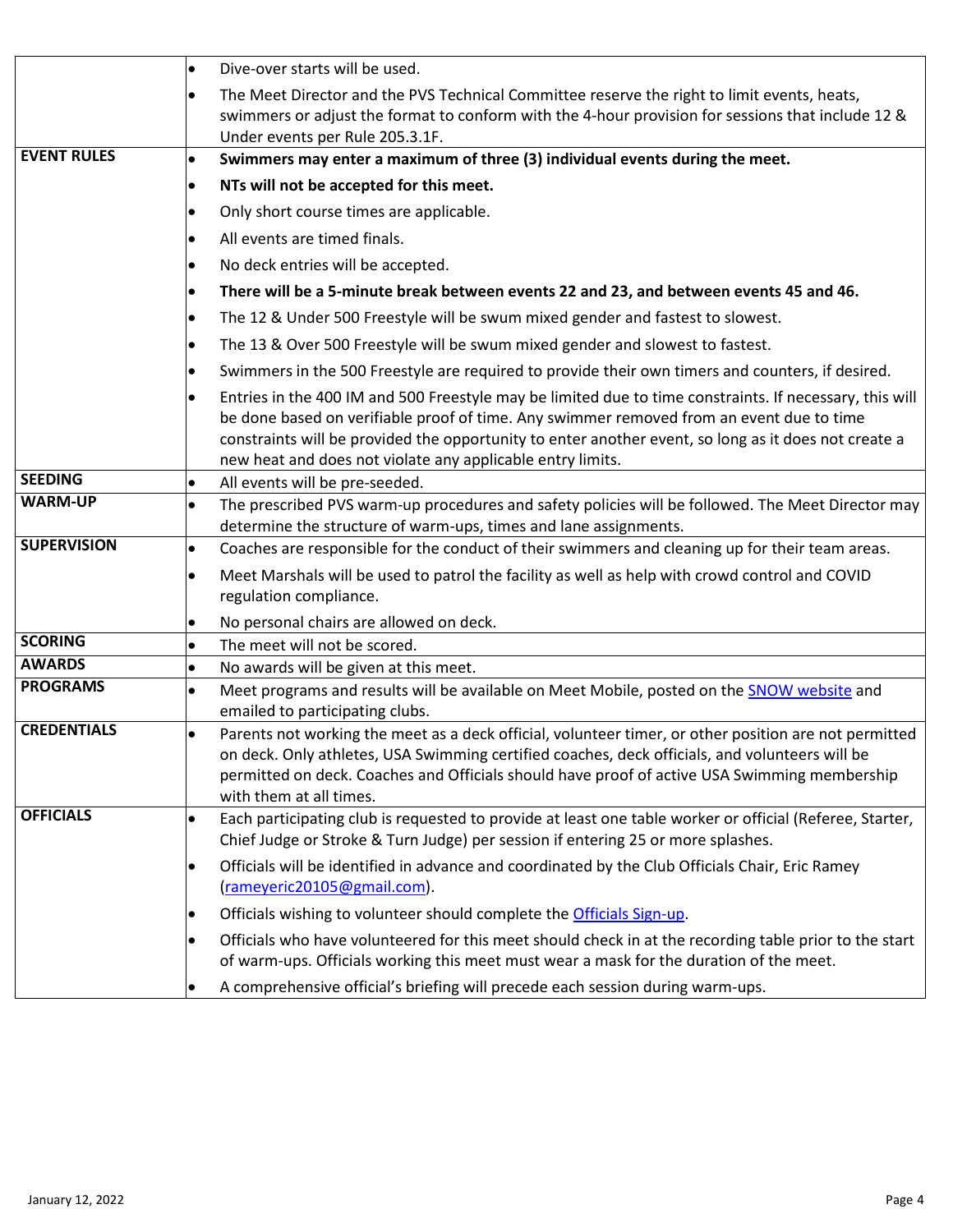| <b>TIMERS AND</b>       | $\bullet$ | Two timers per lane.                                                                                                                                                                                                                                                                                 |  |  |  |  |
|-------------------------|-----------|------------------------------------------------------------------------------------------------------------------------------------------------------------------------------------------------------------------------------------------------------------------------------------------------------|--|--|--|--|
| <b>VOLUNTEERS</b>       | $\bullet$ | Timers and volunteers will be required to sign up prior to the meet and will be required to adhere to<br>all COVID-19 mitigation processes as well as MAAPP policies.                                                                                                                                |  |  |  |  |
|                         | $\bullet$ | Each club will be required to provide timers and volunteers in proportion to the number of entries.                                                                                                                                                                                                  |  |  |  |  |
|                         | $\bullet$ | The Meet Director will assign timer requirements to each club after entries have been received.                                                                                                                                                                                                      |  |  |  |  |
|                         | lo        | The Meet Director will notify clubs of their timer and volunteer requirements by email.                                                                                                                                                                                                              |  |  |  |  |
|                         |           | Lane assignments will be made in advance.                                                                                                                                                                                                                                                            |  |  |  |  |
|                         | $\bullet$ | All timers must wear masks at all times.                                                                                                                                                                                                                                                             |  |  |  |  |
|                         | $\bullet$ | A timers' meeting will be held during warm-ups prior to each session.                                                                                                                                                                                                                                |  |  |  |  |
| <b>ENTRY PROCEDURES</b> | $\bullet$ | Entries should be submitted by email to the Entry Coordinator, Suzanne Patras<br>(suzanne.patras@snowswimming.org).                                                                                                                                                                                  |  |  |  |  |
|                         | $\bullet$ | Include in the subject of the email, "Snow February Qualifier - ***" with the club's initials in place of<br>the asterisks. If your club submits multiple entry files include training site in the subject of the email.                                                                             |  |  |  |  |
|                         | lo        | Include in the entry email: entry file, report of entries by name, report of entries by event.                                                                                                                                                                                                       |  |  |  |  |
|                         |           | In the body of the email provide entry numbers (girls, boys, totals), contact information (email,<br>phone, officials contact).                                                                                                                                                                      |  |  |  |  |
|                         |           | Any club that enters an unregistered or improperly registered athlete, falsifies an entry in any way,<br>or permits an unregistered coach to represent them, will be fined the of \$100 per occurrence by PVS<br>and no further entries will be accepted from that club until the said fine is paid. |  |  |  |  |
| <b>ENTRY FEES</b>       |           | <b>Facility Surcharge:</b><br>\$10.00<br>\$2.50<br>Per Swimmer Surcharge:<br>Individual event fee:<br>\$13.00                                                                                                                                                                                        |  |  |  |  |
|                         |           | Make checks payable to SNOW Swimming.                                                                                                                                                                                                                                                                |  |  |  |  |
|                         |           | Checks may be mailed to:<br><b>Teresa Meike</b><br>10755 Riverscape Run<br>Great Falls, VA 22066                                                                                                                                                                                                     |  |  |  |  |
|                         |           | Entry fees are due with meet entry. Unpaid fees will be reported to the PVS Administrative Office at<br>the conclusion of the meet.                                                                                                                                                                  |  |  |  |  |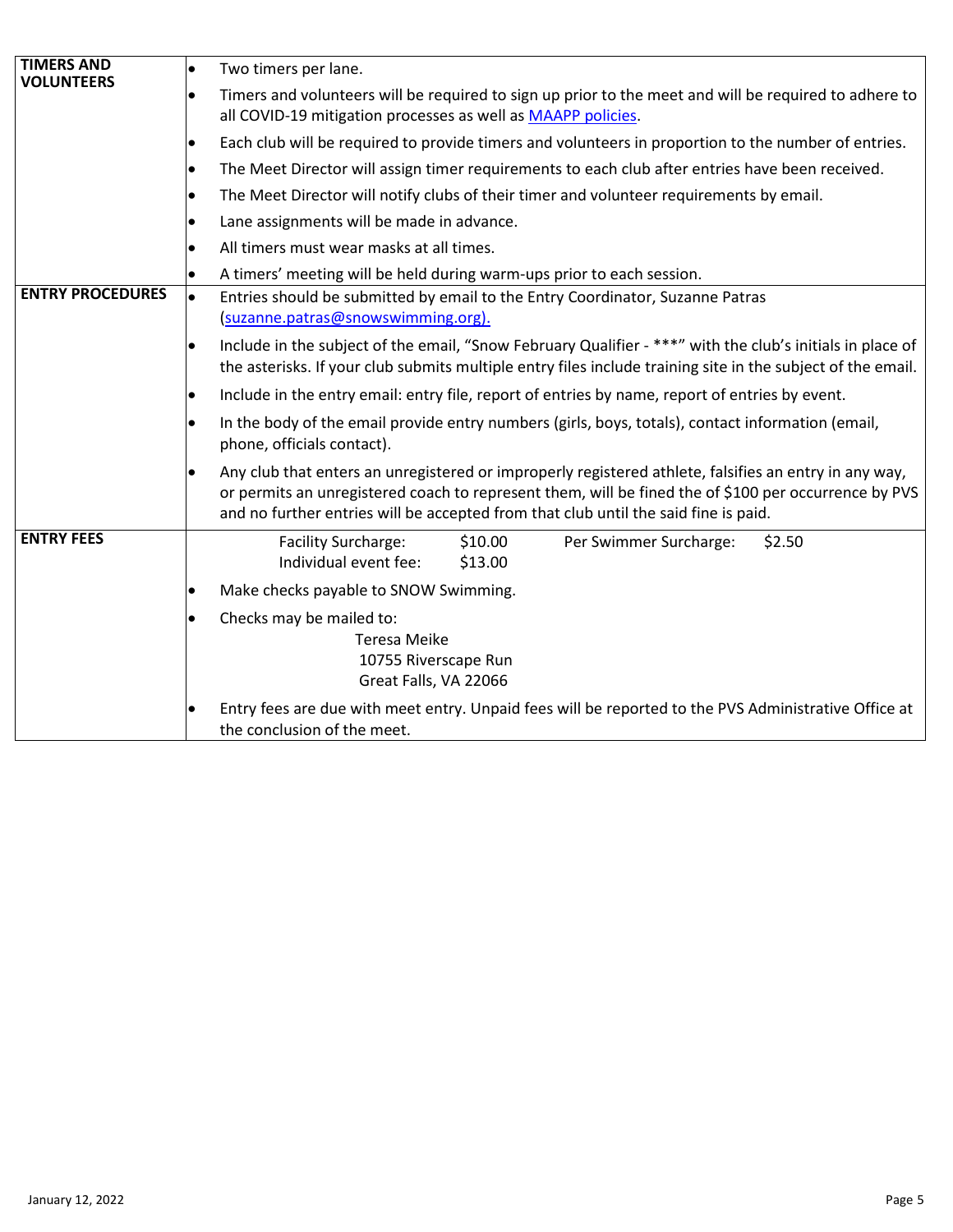# **SNOW February Qualifier February 6, 2022**

## **Session 1**

## **12 & Under Timed Finals**

#### *The 500 Freestyle will be swum mixed gender, fastest to slowest. Swimmers in the 500 Freestyle must provide their own timers and counters.*

| Girls#                                   | <b>Event</b> |                           | Boys # |
|------------------------------------------|--------------|---------------------------|--------|
| 1                                        | 12 & Under   | 200 IM                    | 2      |
| 3                                        | 12 & Under   | 50 Back                   | 4      |
| 5                                        | 12 & Under   | 100 Breast                | 6      |
| 7                                        | 12 & Under   | 100 Free                  | 8      |
| 9                                        | 12 & Under   | <b>50 Fly</b>             | 10     |
| 11                                       | 12 & Under   | 100 Back                  | 12     |
| 13                                       | 12 & Under   | 50 Breast                 | 14     |
| 15                                       | 12 & Under   | 200 Free                  | 16     |
| 17                                       | 12 & Under   | <b>100 Fly</b>            | 18     |
| 19                                       | 12 & Under   | 50 Free                   | 20     |
| 21                                       | 12 & Under   | 100 IM                    | $22*$  |
| 23                                       |              | 12 & Under Mixed 500 Free | 23     |
| * TL<br>ill ha a Eustania huach chean En |              |                           |        |

*Warm-up: 8:00am Events: 9:00am*

*\*There will be a 5-minute break after Event 22*

## **Session 2**

#### **& Over Timed Finals**

*The 500 Freestyle will be swum mixed gender, slowest to fastest. Swimmers in the 500 Freestyle must provide their own timers and counters.*

| Girls #<br>Event<br>13 & Over<br>400 IM<br>24 | Boys #<br>25 |
|-----------------------------------------------|--------------|
|                                               |              |
|                                               |              |
| 13 & Over<br>26<br>200 Free                   | 27           |
| 13 & Over<br>28<br>100 Breast                 | 29           |
| 13 & Over<br>100 Back<br>30                   | 31           |
| 13 & Over<br><b>200 Fly</b><br>32             | 33           |
| 13 & Over<br>34<br>50 Free                    | 35           |
| 36<br>13 & Over<br>200 Breast                 | 37           |
| 13 & Over<br>38<br>100 Free                   | 39           |
| 13 & Over<br>200 Back<br>40                   | 41           |
| 13 & Over<br><b>100 Fly</b><br>42             | 43           |
| 200 IM<br>13 & Over<br>44                     | 45*          |
| 13 & Over Mixed 500 Free<br>46                | 46           |

#### *Warm-up: 1:00pm Events: 2:00pm*

*\*There will be a 5-minute break after Event 45*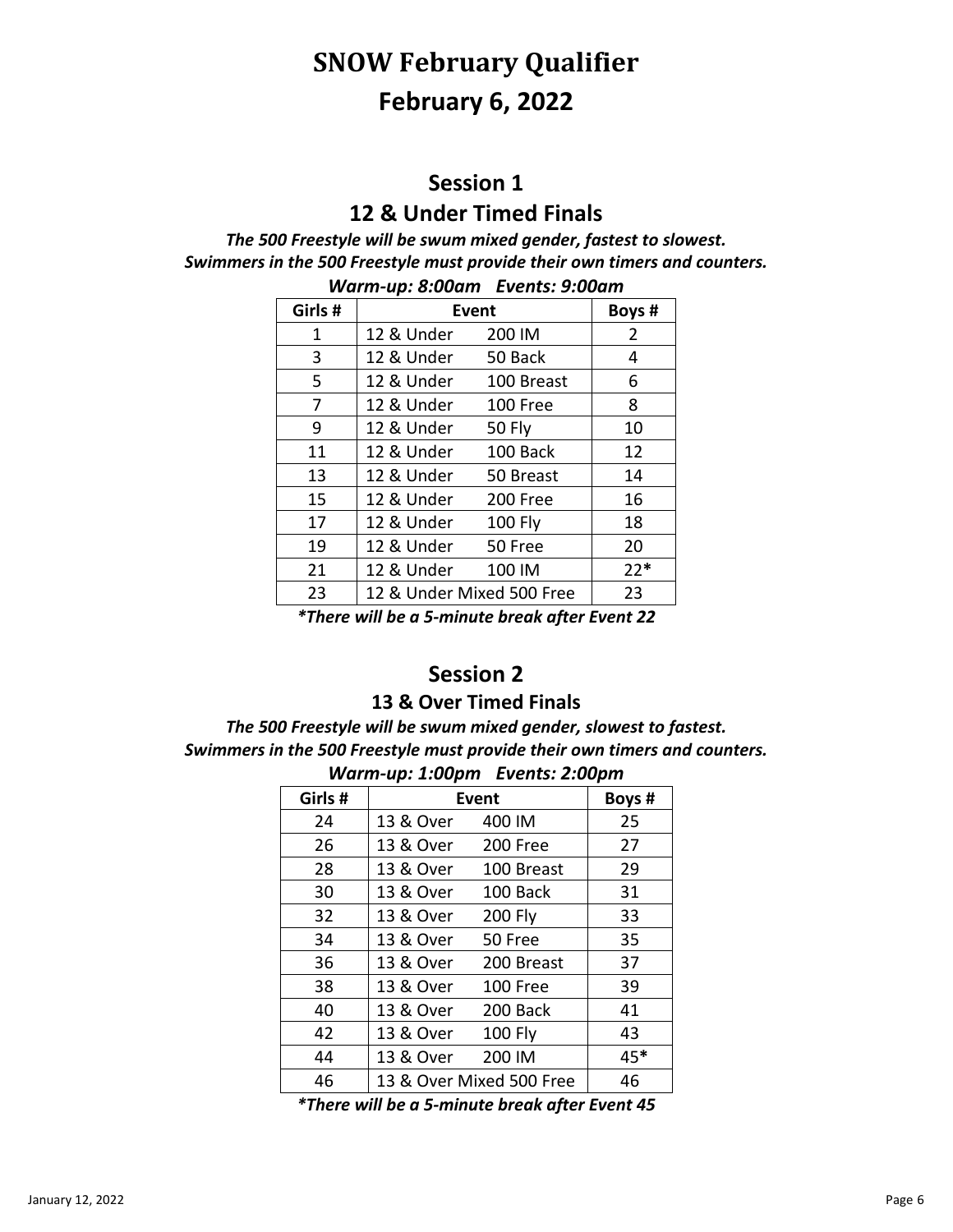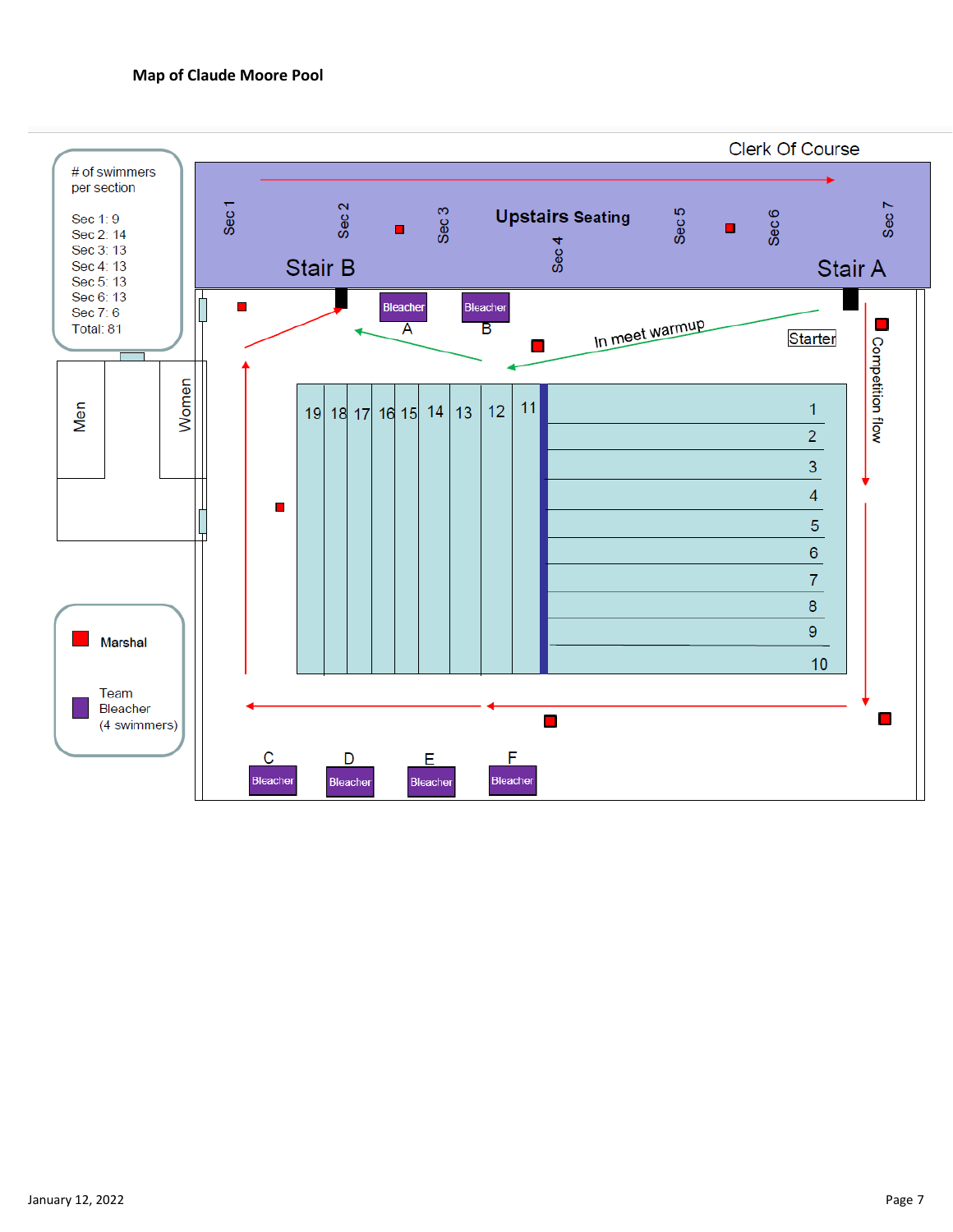#### Map of Claude Moore Recreation Center

![](_page_7_Picture_1.jpeg)